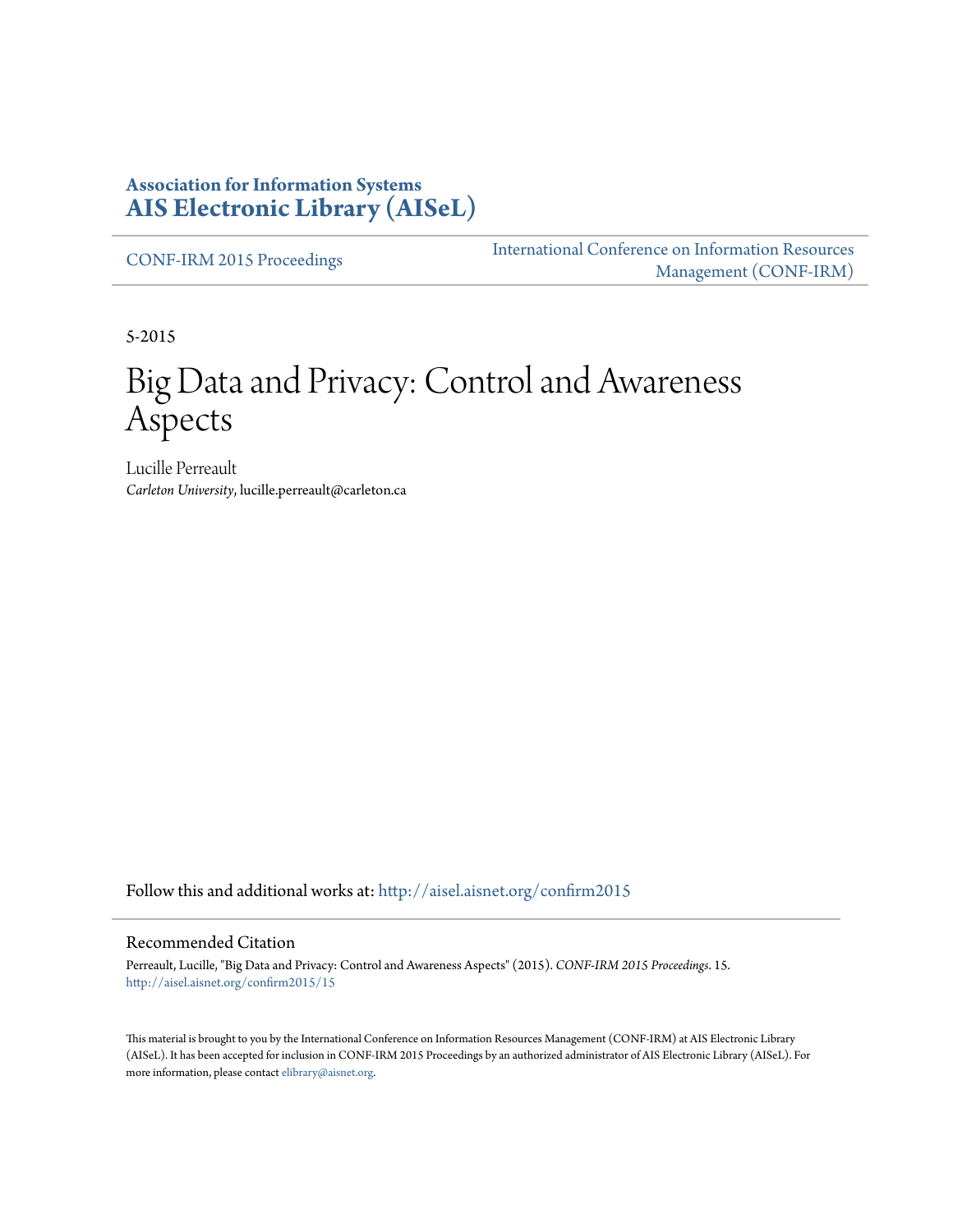# **R42. Big Data and Privacy: Control and Awareness Aspects**

Lucille Perreault Carleton University lucille.perreault@carleton.ca

#### *Abstract*

Big data is increasingly used by organizations to be better able to predict consumer behaviour; therefore, allowing organizations to better forecast customer demand and allocate resources accordingly. As big data use increases, a number of questions about the ethical collection and use of consumer data has arisen. For example, the data obtained for use in big data is not always explicitly provided to organizations from individuals. As a result, ownership of the data is not always clear. Organizations must find a balance in exploiting rich customer data and consumers' privacy via its practices and information systems development.

Further research is required on the social implications of big data and the impact to individual privacy. Previous privacy research has indicated the when organizations encroach on an individual's personal boundaries; there is an impact on the relationship between consumers and the organization. Given this, it is imperative that organizations determine best practices on the use and collection of personal data. This paper explores the gap in research on privacy and big data and proposes a research agenda to determine the degree to which the factors of control and awareness account for information privacy concerns with big data and how organizations can utilize these factors to mitigate information privacy concerns.

#### *Keywords*

Big data; privacy; control; awareness

## **1. Introduction**

Significant volumes of data are produced daily via social media, mobile phones, web applications, and sensor-abled devices. As globalization and competition increases, companies seek to obtain a competitive advantage. Increasingly, data analytics is being used to assist organizations to forecast demand, and understand customer preferences. Initially, consumer data was limited to what consumers were willing to provide to companies. However, with the onset of more sophisticated information systems, the ability to collect and analyze data has improved. As time progressed, information systems were developed to make "sense" of unstructured data. Data that was previously difficult to obtain and understand has become accessible to organizations with big data and big data analytics. Organizations now have the ability to predict consumer behaviour, without relying on consumers to explicitly provide their information, by scouring the location data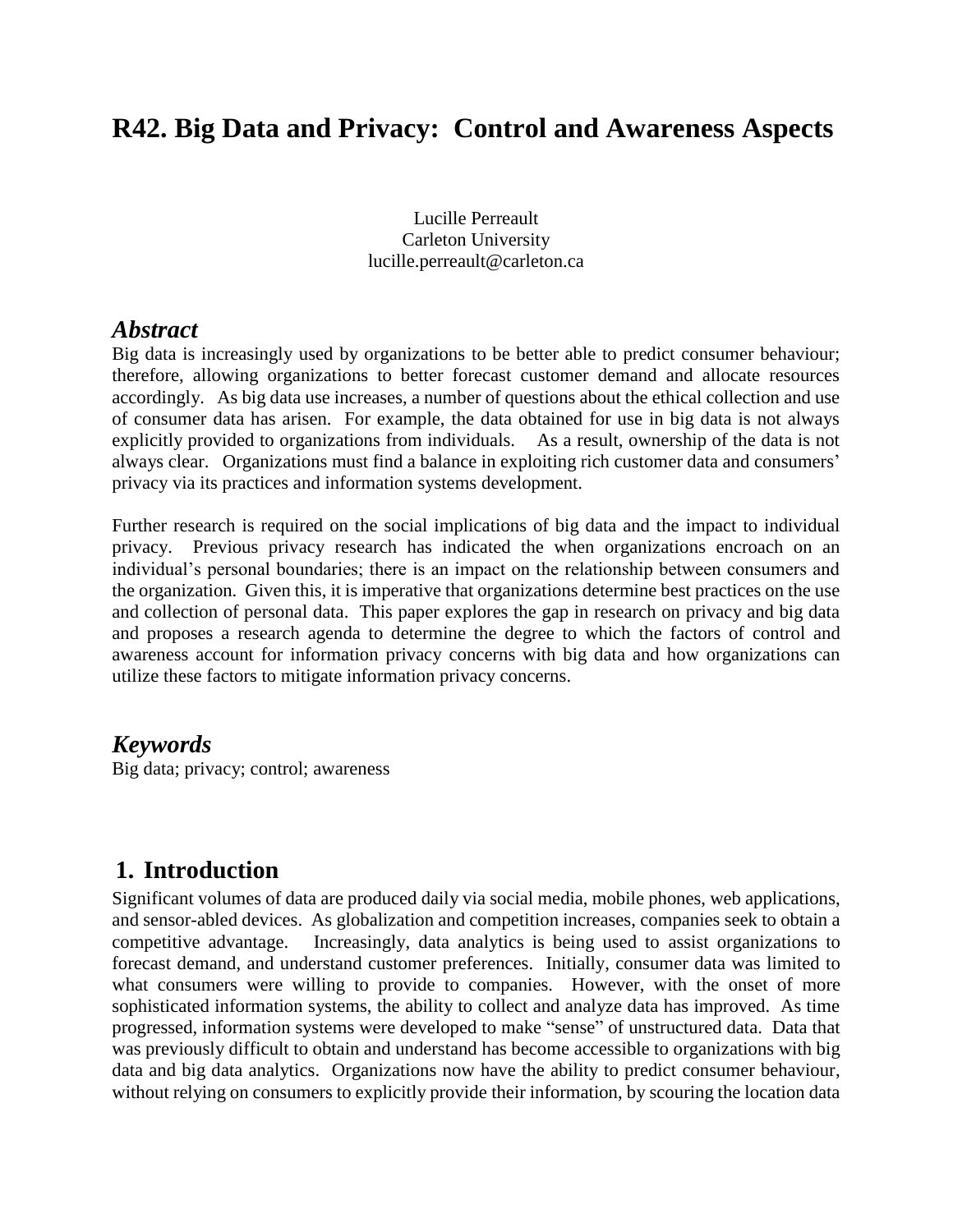on mobile phones, analyzing their web search habits, or their social media posts. As big data use increases, a number of questions about the ethical collection and use of consumer data has arisen. Organizations must find a balance in exploiting rich customer data and consumers' privacy via its practices and information systems development.

Big data and big data analytics can be defined as "data sets and analytical techniques in applications that are so large and complex that they require advanced and unique data storage, management, analysis, and visualization technologies." (Chen et al., 2012). By this definition, big data differs from traditional business analytics by volume, velocity, and variety (McAfee and Brynjolfsson, 2012). In addition, the data collected is generally unstructured. As a result, significant effort is required to make "sense" of the data. When the data is structured and analysed, the data can provide powerful information to assist organizations to create predictive models of consumer behaviour and segment the population to offer customized solutions. In addition, big data has been purported to improve productivity, allow for experimentation and innovation, and measure customer sentiment (Manyika et al., 2011).

The data used in big data, however, is not always explicitly provided to organizations from individuals. Ownership of the data is not always clear. If individuals communicate in the public sphere via social media or enable the location identifiers on their devices, is the information provided now a public good? Ownership becomes more nebulous if another person uploads information on a specific individual. For example, a friend may upload a picture or send birthday wishes on a social media site. Thus far, big data development has assumed that if the information is publicly available, organizations are free to use it. Do organizations have the right to use the data without consent?

In many cases, consumers provide basic information to subscribe to a service, or transact with an organization. If consumers have provided some information, can organizations use that information to collect more insight on consumers? Can organizations use that information for purposes other than what the consumer intended?

As illustrated above, big data generates a number of ethical questions in regards to an individual's right to privacy, and their expectation of the use of their data. Organizations have significant motivation to collect and use consumer data. Organizations believe that big data can provide a competitive advantage via increased knowledge of their consumer. A recent McKinsey report in 2011, for example, states that retail organizations can improve their operating margin by up to 60 percent by utilizing big data (Manyika et al., 2011). With this type of potential, organizations are willing to push the envelope to obtain data that they deem may be critical to their success.

Some recent media accounts highlight some of the ethical issues resulting from big data collection and use. In 2014, OfficeMax sent a mailer to a father in Chicago where the address field included the recent death of his daughter in a car crash (Pearce, 2014). OfficeMax admitted that they obtained the information from a third party provider. In another notorious example in 2012, using a sophisticated algorithm based on shopping habits, Target sent coupons to a teenager for baby items before she had advised her family that she was pregnant (Duhigg, 2012). Despite the bad publicity, Target continues to provide customized coupons, however, Target now includes nonpregnancy related items that can obscure the fact that they suspect the consumer is pregnant (Duhigg, 2012).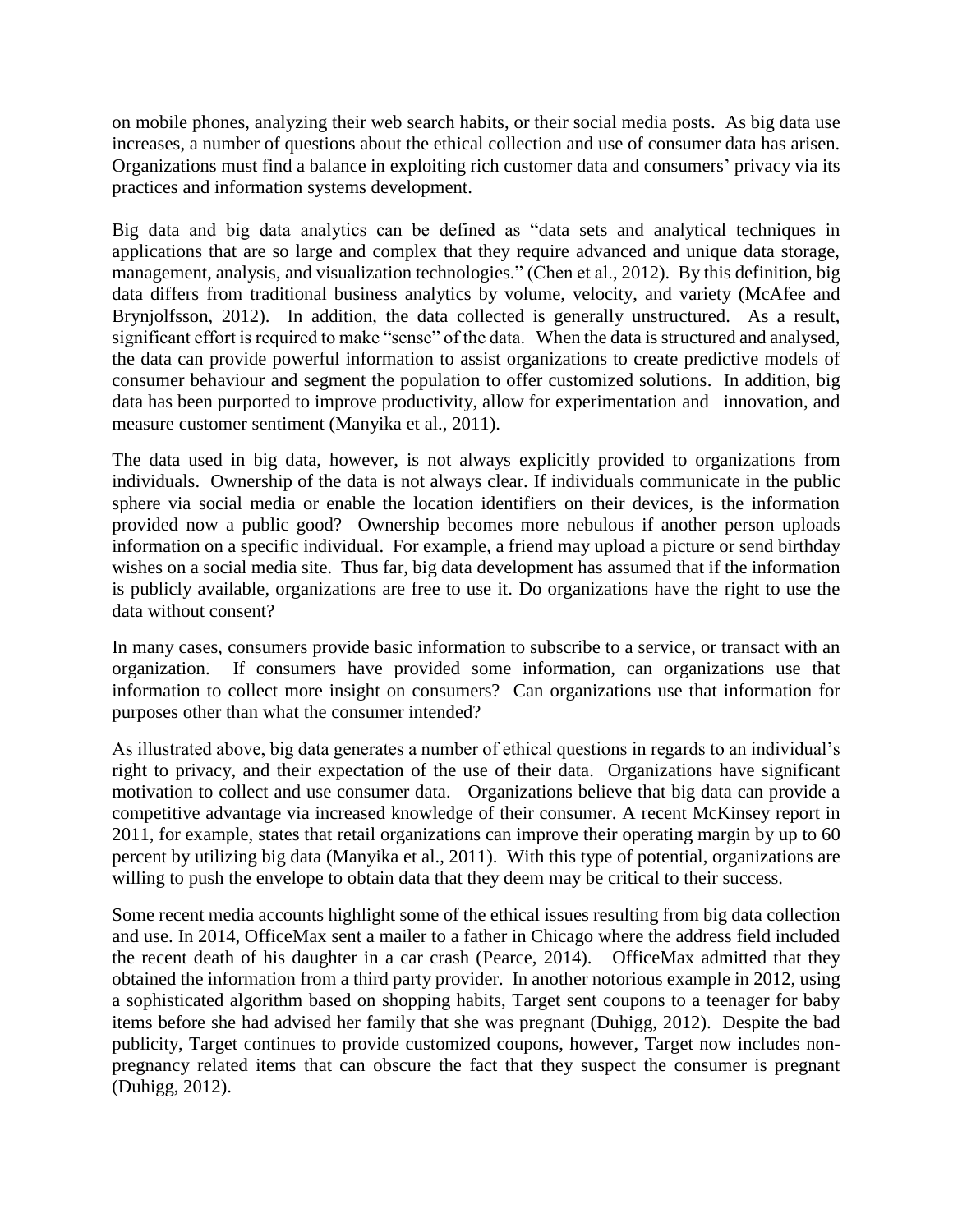Despite these controversial events, research on big data has primarily focused on the artifact and the commercial implications of big data (Pospiech and Felden, 2012). To date, there has been insufficient research on the social implications of big data In contrast, significant research has been conducted in the privacy domain. Some privacy research has been conducted on internet privacy concerns, and consumers' willingness to provide information to obtain some benefit (Hong and Thong 2013, Hann et al. 2002). However, a gap exists in research of information privacy and the collection of "public" data without the knowledge of the participant. This paper explores the gap in research on privacy and big data, and proposes a research agenda to determine the degree to which the factors of control and awareness account for information privacy concerns with big data and how organizations can mitigate information privacy concerns.

Given big data's potential to improve productivity and profitability, organizations may not be willing to change their data use and collection practices as long as there are no significant ethical breaches and its practices comply with regulations. However, previous privacy research has indicated that when organizations encroach on an individual's personal boundaries, there is an impact on the relationship between consumers and the organization (Culnan and Armstrong, 1999, Phelps et al., 2000). Reputational risk and trust not only have an impact on consumers' willingness to transact with organizations, it may result in stricter legislative control.

The primary aim of this paper is to determine how organizations can find a balance in exploiting consumer data, while limiting information privacy concerns resulting from the collection and use of personal consumer data. As a result, an intended outcome of the research is to determine the factors that can cause information privacy concerns, and how these concerns can be mitigated.

This paper will proceed by discussing big data, reviewing the prior research, and evaluating the theoretical foundations of privacy and big data. Based on the foundations of three theories, two constructs of control and awareness will be established to assist in predicting information privacy concerns, and the impact on organizations. Using this theoretical basis, a framework will be created that can assist in developing big data information systems and organizational practices to balance an organization's need for information with individual privacy.

#### **2. Literature review and theoretical basis of research**

Given the importance of big data for business and government, academic research in big data has increased. In "Business Intelligence and Analytics: From Big Data to Big Impact," Chen et al. evaluates the evolution of business analytics and big data. The authors categorize the evolution of big data into three distinct time periods, Business Intelligence and Analysis (BI&A) 1.0, 2.0 and 3.0 (Chen et al., 2012). In its first phase, BI&A 1.0 included data analysis and collection by organizations. The data was structured and stored locally in relational databases. As information systems progressed, BI&A 2.0 captured data from the internet and web 2.0 applications. This data is less structured than BI&A 1.0, and requires more data mining algorithm applications. BI&A 3.0 is considered emergent, and focuses on mobile applications and other sensor-abled devices. For the purposes of the analysis of big data and its impact, this study will focus on BI&A 2.0 and 3.0.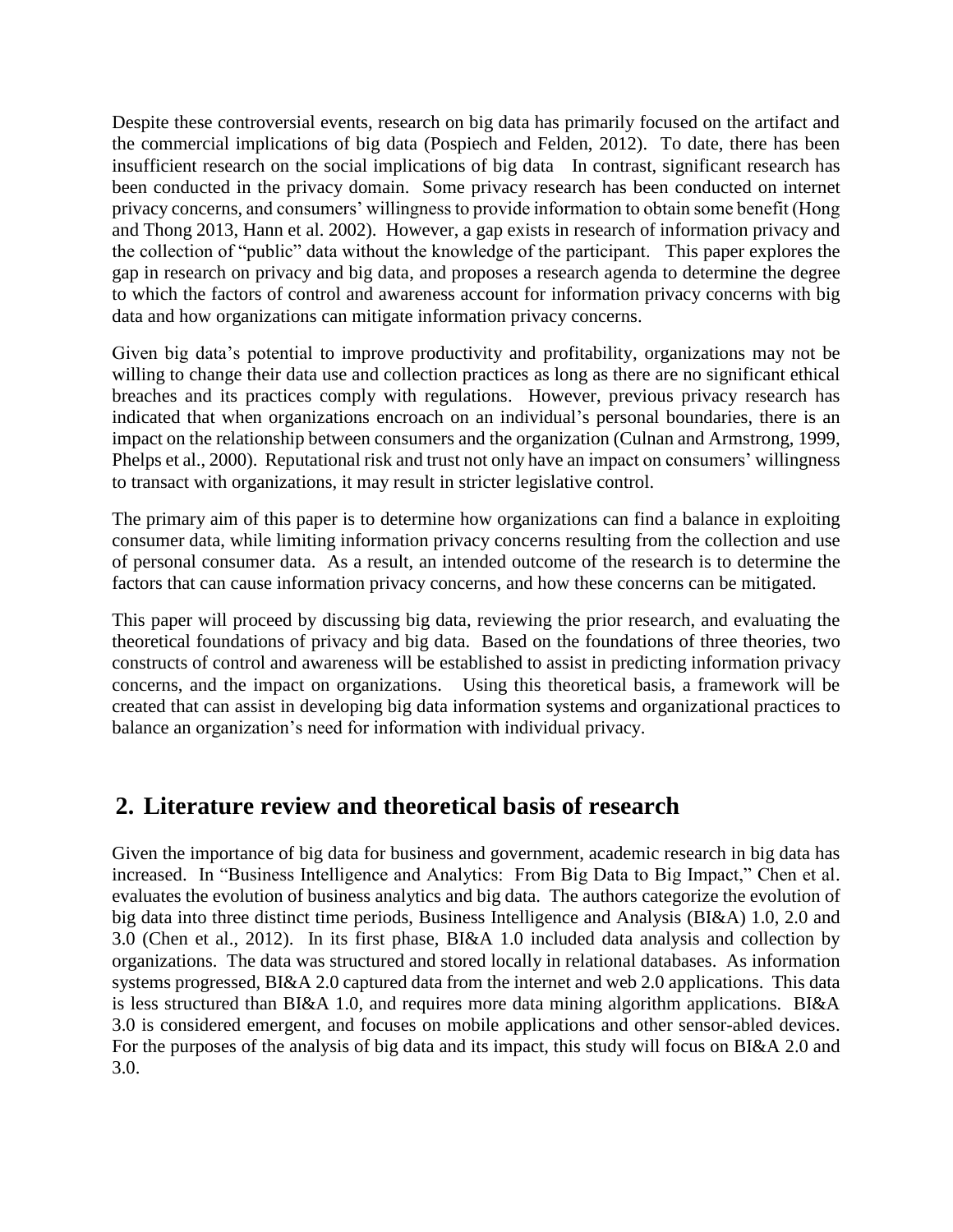In a literature review of big data from 2000 to 2011, Chen et al. found that most publications that included business intelligence and analytics were highly technical (Chen et al., 2012). These articles primarily related to text, data, and web analytics (Chen et al., 2012). Given the complexity of "making sense" of unstructured data, and the speed of analysis required to make real-time decisions, it is understandable that the focus of research has been on the artifact and its potential.

In contrast to big data, significant research has been done in the domain of privacy. In the information systems field, the concept of information privacy is most commonly used when discussing privacy (Belanger and Crossler, 2011). Information privacy is a construct that combines two privacy dimensions of personal communication privacy and data privacy (Clarke, 1999). Personal communication privacy relates to an individual's right to communicate among peers using various media without concern of the communication being collected or monitored (Clarke, 1997). Data privacy represents the assurance that personal data is secure and if that data has been made available to others, the individual can assert some control over the data and its use (Clarke, 1997). Given these two dimensions, it is clear that big data has implications on information privacy. When big data collects social media conversations among peers, it may breach personal communication privacy. Further, if the individual is not aware that their personal information has been collected and has no control of its use, it may break personal data privacy.

Notions of privacy and perceived breaches of privacy differ among individuals. In other words, what would constitute a privacy concern would differ from one person to the next. Researchers have tried to ascertain why these differences exist. Multi-dimensional developmental theory (MDT) asserts that these differences are due to self-ego, environmental, and interpersonal interaction dimensions (Laufer and Wolfe, 1977). Self-ego, or self-development, refers to the development of autonomy and personal dignity within an individual (Laufer and Wolfe, 1977). There are environmental influences, as well, on an individual's view of privacy based on their cultural, social, and physical contexts. The theory asserts that an individual's concept of privacy, based on their environment and self-development, is therefore demonstrated by their interpersonal interactions in a given context (Laufer and Wolfe, 1977). Interpersonal interactions and privacy are characterized by the individual's ability to manage both the interaction and the amount of information provided. As a result, control and choice factor heavily in MDT. An individual can interact with an organization via a website (choice) but may decide not to provide personal information for fear of a breach of privacy (control). MDT has more recently been used in the analysis of the association of interaction and information management with internet privacy concerns (Hong and Thong, 2013).

Once an individual provides their data, they have an expectation that it will be used for its intended purposes. An individual's expectation of the use of their data by organizations can be seen as an implied social contract. Social contract theory has been used as a basis for business ethics (Donaldson and Dunfee, 1994). In general, three elements are considered to be integral to social contract theory: consent of the individual, agreement among moral agents, and a device or method by which an agreement is obtained (Dunfee et al., 1999). Building on the tenets of social contract theory, Donaldson and Dunfee developed the integrative social contract theory (ICST) that outlines that shared norms in an industry act as a foundation for organizations to behave ethically (Donaldson and Dunfee, 1994). In some jurisdictions, by legislation, organizations may be required to have privacy policies in place. An organization's privacy disclosure policy may reduce information privacy concerns and increase the consumer's trust in an organization (Culnan and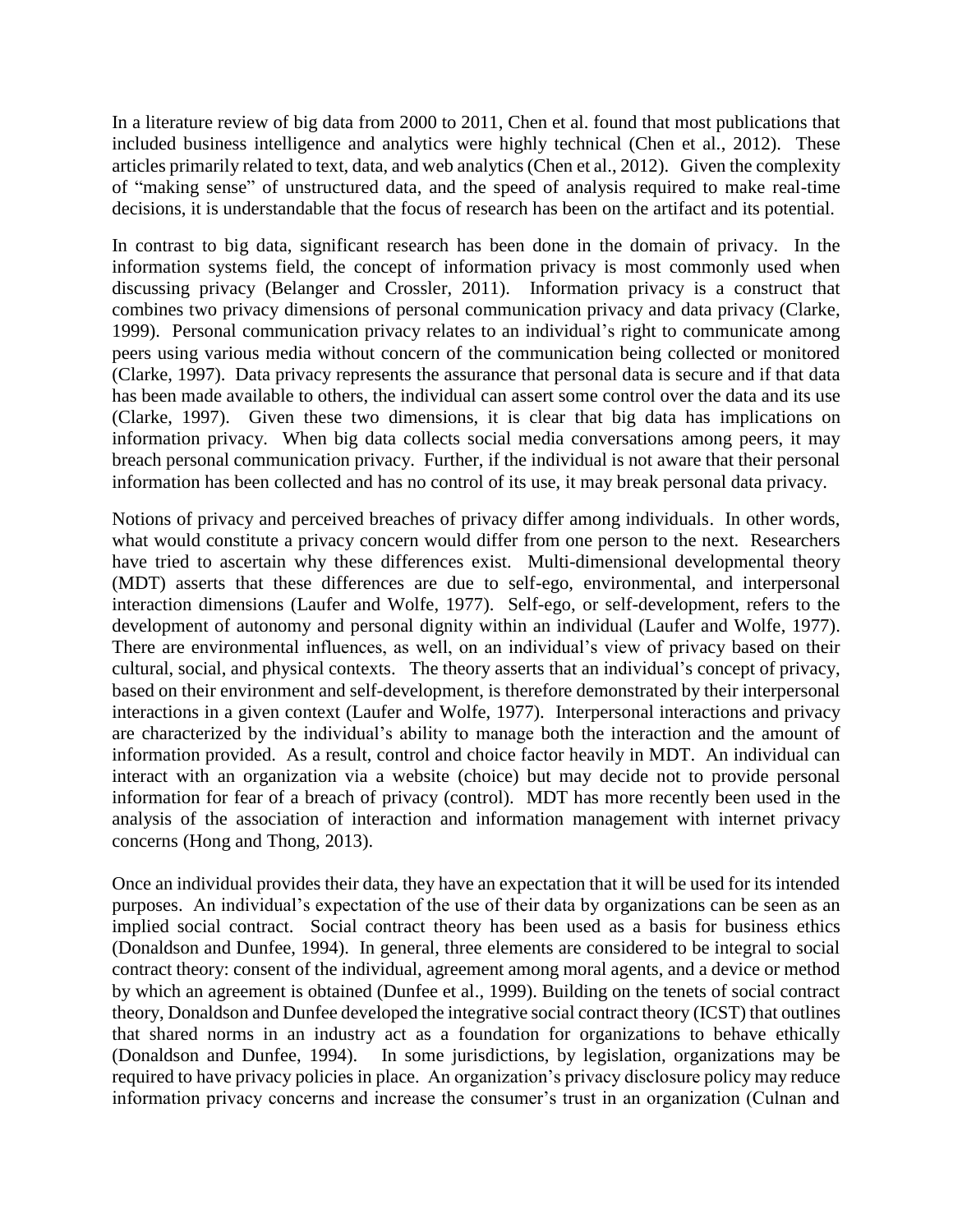Armstrong, 1999). However, in order for policies to be effective, individuals must consent (control) that the data will be collected and understand how their data will be used (awareness). Individuals may initially consent to the collection of their data; however, may not be aware or have any control of their data for "re-use," resulting in a perceived breach of privacy (Culnan, 1995).

Consumers may willingly provide personal information if they perceive there is some benefit. In information boundary theory, Stanton asserts that an individual's perception of the relationship with the organization that collects the data, the expected use of the data, and any expected benefit of sharing the data will determine whether an individual is willing to share the data (Stanton, 2003). Individuals control the outflow of personal information through boundary "opening" and "closing" behaviours (Stanton and Stam, 2003). An individual may share information (boundary opening) if there is some benefit, but will withhold information (boundary closing) to mitigate risk.

Information privacy concerns can shape an individual's trust in an organization (Malhotra et al., 2004). If a consumer's information privacy concerns are outside their tolerance levels, they may discontinue all future transactions with an organization due to a lack of trust. Consistent with informational boundary theory, consumers may engage in boundary closing behaviours if the risk is deemed too great. Research conducted on trust and e-commerce has found that trust is a mediating factor between information privacy concerns and the willingness to transact online (Van Slyke et al., 2006). In effect, trust is an important component of the decision to transact with an organization; and organizations that lose trust may see a decline in consumer transactions. Due to the potential negative impact, it is important that organizations minimize information privacy concerns when using big data.

Based on the review of the literature, the three theories of multi-dimensional developmental theory, social contract theory, and information boundary theory have common elements of control and awareness in respect to an individual's concept of information privacy needs.

The degree of awareness and control can determine information privacy concerns; however, the degree may depend on personal privacy risk tolerance. In order to be perceived as being ethical, an organization must ensure that individuals are aware that their data is being collected, and they have control of how their data is used. Building on the three theories, the paper will develop a framework of how organizations should collect and use big data to their benefit, while balancing privacy concerns.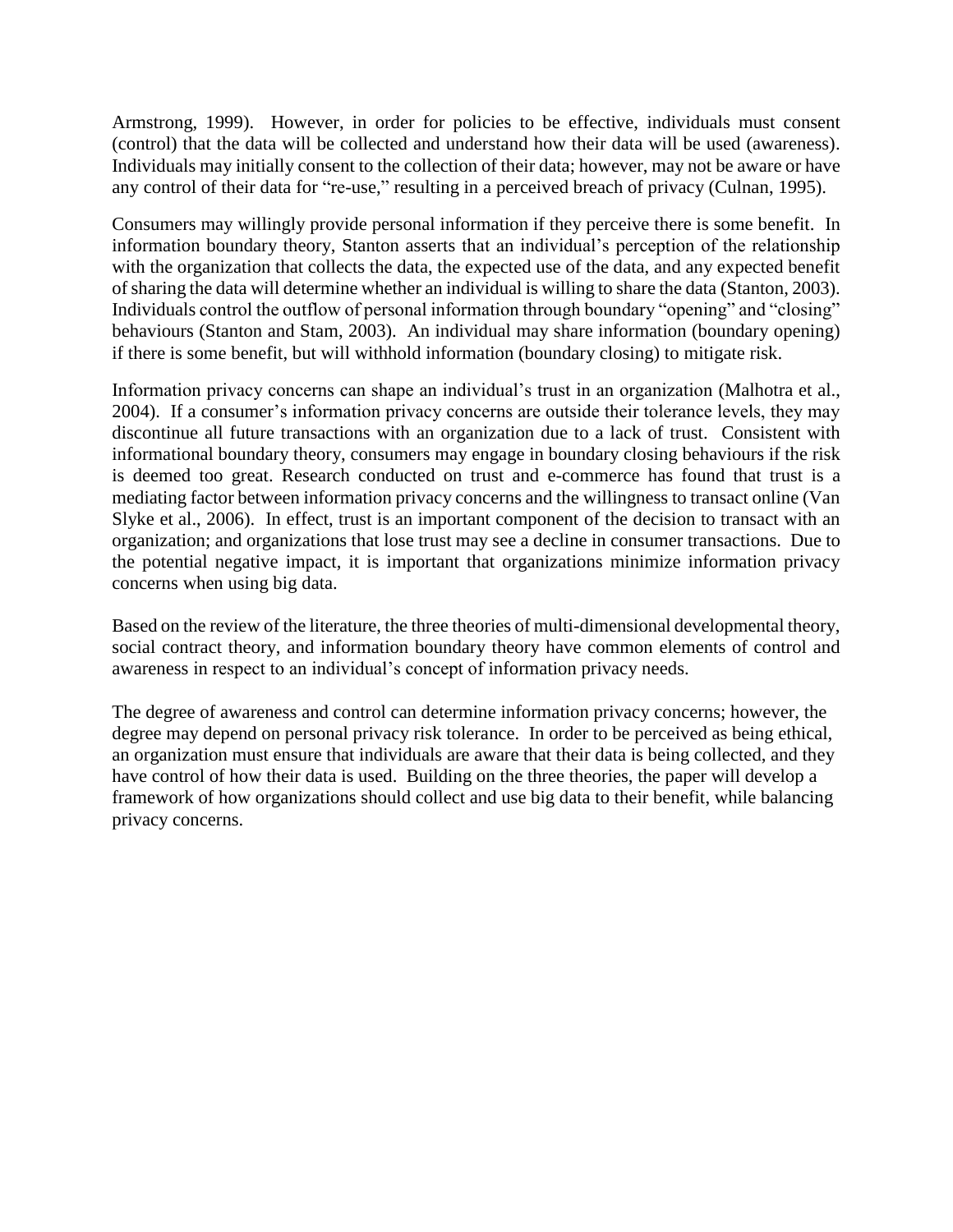

**Figure 1**: Privacy, Control, and Awareness

#### **3. Research model and hypotheses**

Consumer data is generated by social media, transactions in store and online, web browsing, and by sensor-enabled devices. In some cases, consumers agree to provide their data and consent through online terms and conditions. However, these consumers may not be explicitly aware that the data is being collected, nor its intended use. In other cases, the consumer has not consented to data collection, and is not aware that data is being collected. In both these examples, the consumer may feel their privacy has been breached depending on their privacy boundaries.

In the model of the current state in figure 2, consumer data is collected by an organization, and is stored and analysed. Building on privacy research, the awareness, or lack thereof, of personal data collection, and how it will be used, can determine information privacy concerns (Culnan, 1995, Clarke, 1997). Information privacy concerns are also influenced by consumers' ability to control their information (Clarke, 1997). In big data, as consumer data is collected, the two constructs of awareness and control will influence a consumer's information privacy concerns. Similarly, the use of the data can generate information privacy concerns depending on the level of awareness and control a consumer has of their data. In effect, awareness is twofold; awareness can indicate whether a consumer is aware that there information is being collected, and if they are aware on how the data will be used. Control is multifaceted as well. Control can include consent to provide the data, and consent that the data will be used for its intended purpose. Control can also encompass the ability to rescind consent and/or have the data returned or purged. In addition, control could include restriction of re-use or secondary use of personal data. As a result, in the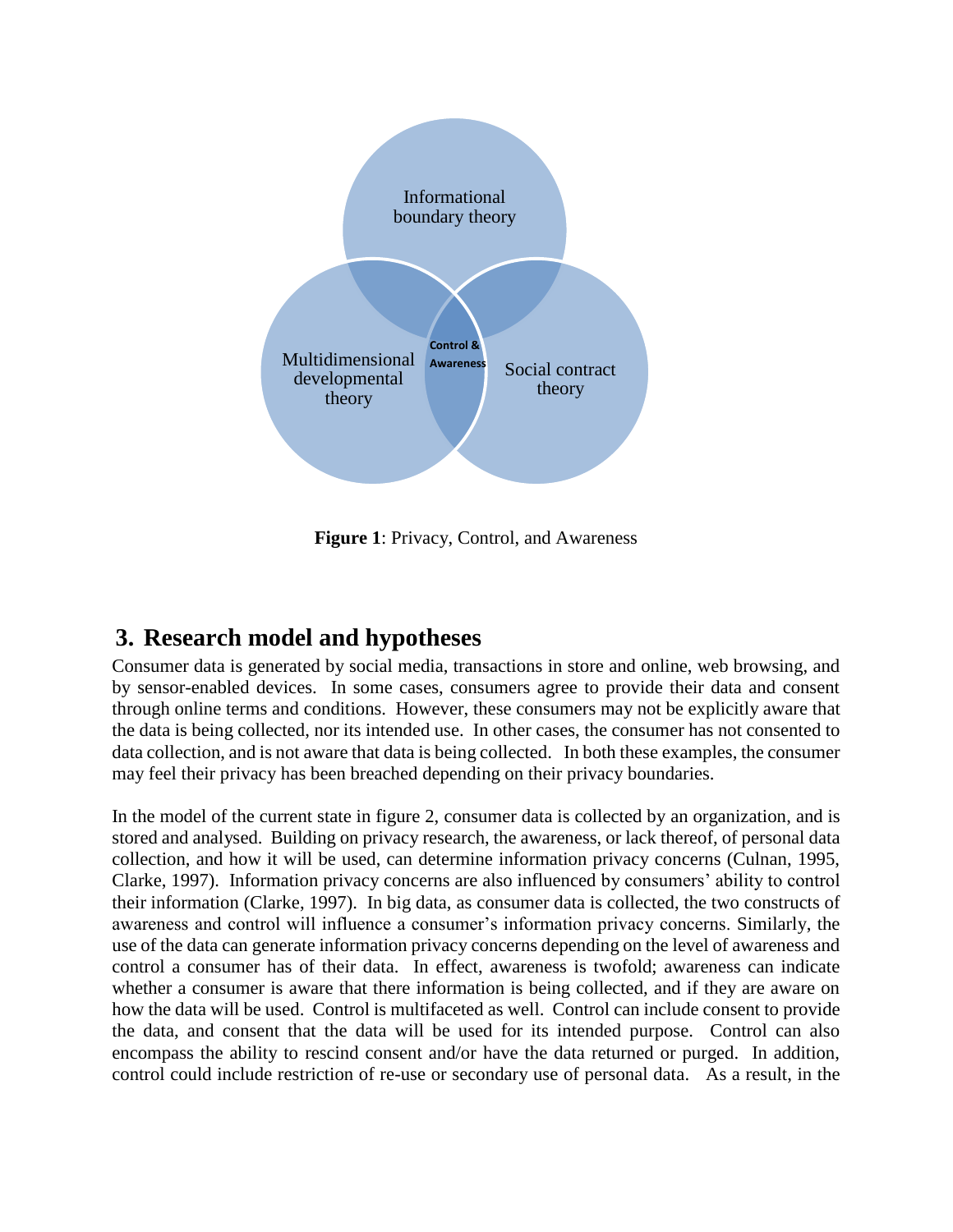big data domain, consumer awareness and control of the collection of data and its use can determine an individual's information privacy concerns.

H1a: Awareness can influence information privacy concerns.

H1b: Control can influence information privacy concerns.



**Figure 2**: Current state

Consistent with social contract theory, consumers may consider that collection and use of their personal data is only fair when they are advised of the intended use (awareness), and are granted control over the data. Organizations that breach this implied social contract of fairness may no longer trust the organization with its personal data.

H2: Information privacy concerns can influence the feelings of trust for an organization.

Integrative social contract theory (ICST) developed by Donaldson and Dunfee asserts that shared norms in an industry assist in developing a standard on ethical behaviour in a given domain (Donaldson and Dunfee, 1994). Given the potential for collection and use of data without consumer consent, and the impact on information privacy concerns, organizations that collect data from consumers or potential consumers should establish shared norms of data collection and use. An example of a shared norm within an industry includes PCI (payment card industry) data security standards. The standards are upheld by individual payment card companies such as Visa Inc. or MasterCard; however, the standards are aligned among all five founding payment card members.

Given the potential competitive advantage of collecting and using big data, a collective code of conduct among organizations in industry will be required to ensure fairness. If no shared norms can be established, legislative standards may need to be put into place to ensure compliance. In a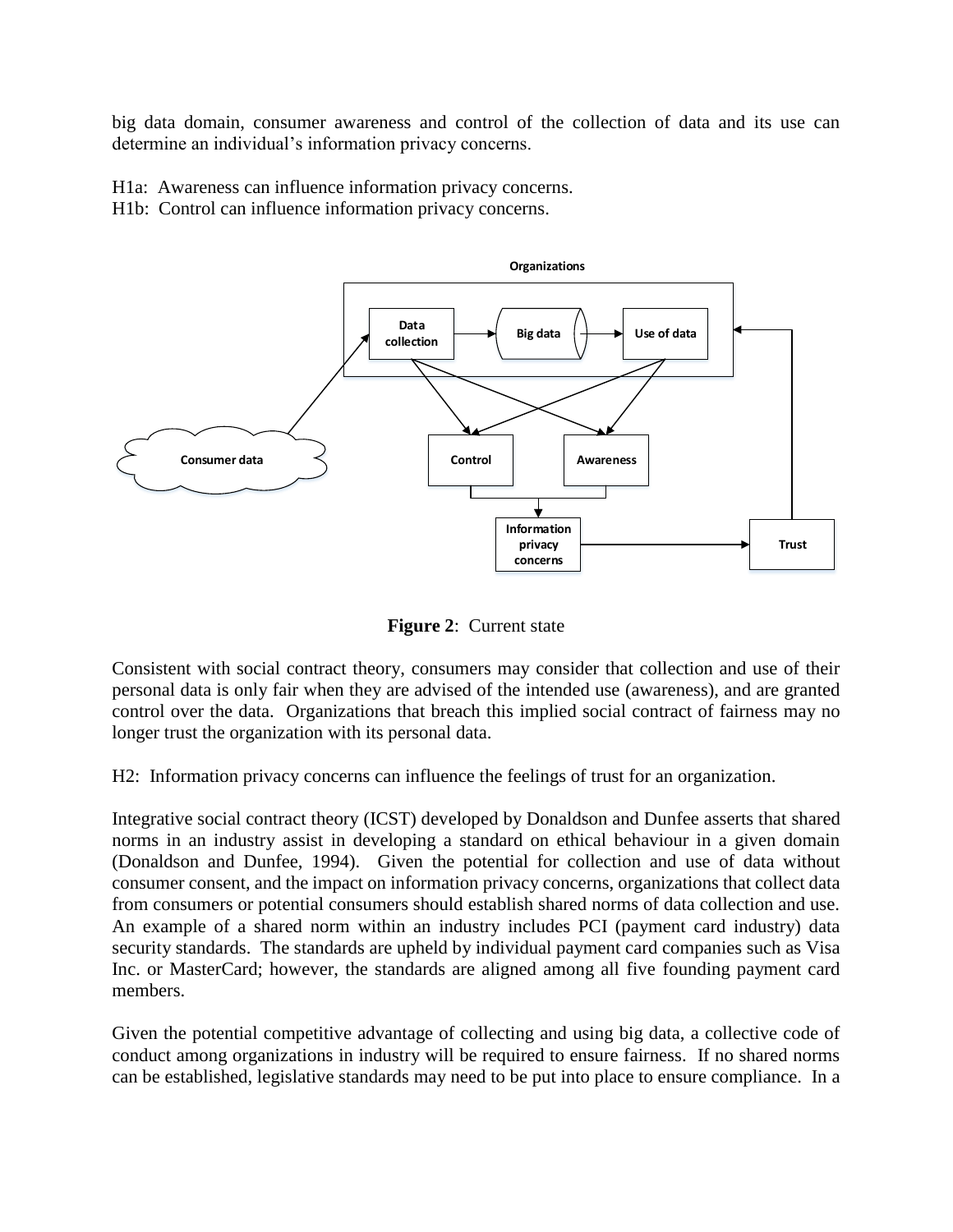voluntary or legislative framework, disclosures of data collection, and its use, will improve awareness and reduce information privacy concerns.



**Figure 3**: Proposed model

Figure 3 illustrates a proposed model that outlines the impact a big data fair collection and use policy may have on consumers and organizations. A shared norm of a big data disclosure policy of industries that use big data can assist in building awareness of data collection and its use. A fair data collection and use policy should encompass a mechanism to notify consumers of the data collection and its intended use (awareness).

H3a: Transparency of collection and use of data will increase awareness.

H3b: Presence of a big data fair collection and use policy among organizations in an industry will reduce privacy concerns of consumers.

In addition to awareness, consumers require an element of control of the data to reduce information privacy concerns. Consistent with MDT, consumers will have different boundaries of privacy. As a result, different options to control their data should be provide in a big data policy. For example, consumers should have the ability to opt out of data collection. In addition, even if a consumer consents to collection, a consumer should also have the ability to strip any identifiers. Considerable research has been conducted on anonymization, pseudonymization and data masking tools for big data. For example, a field experiment was conducted on smart phones where personal data was not transmitted to central servers, thereby reducing information privacy concerns (Sutanto et al., 2013). Allowing greater control of data collection practices and use of the data will diminish privacy concerns. A big data disclosure policy should outline procedures for consumers to choose to opt out, or choose options to strip any of their identifiers if requested.

H4: A comprehensive big data fair collection and use policy that increases consumer control on data collection and use will reduce information privacy concerns.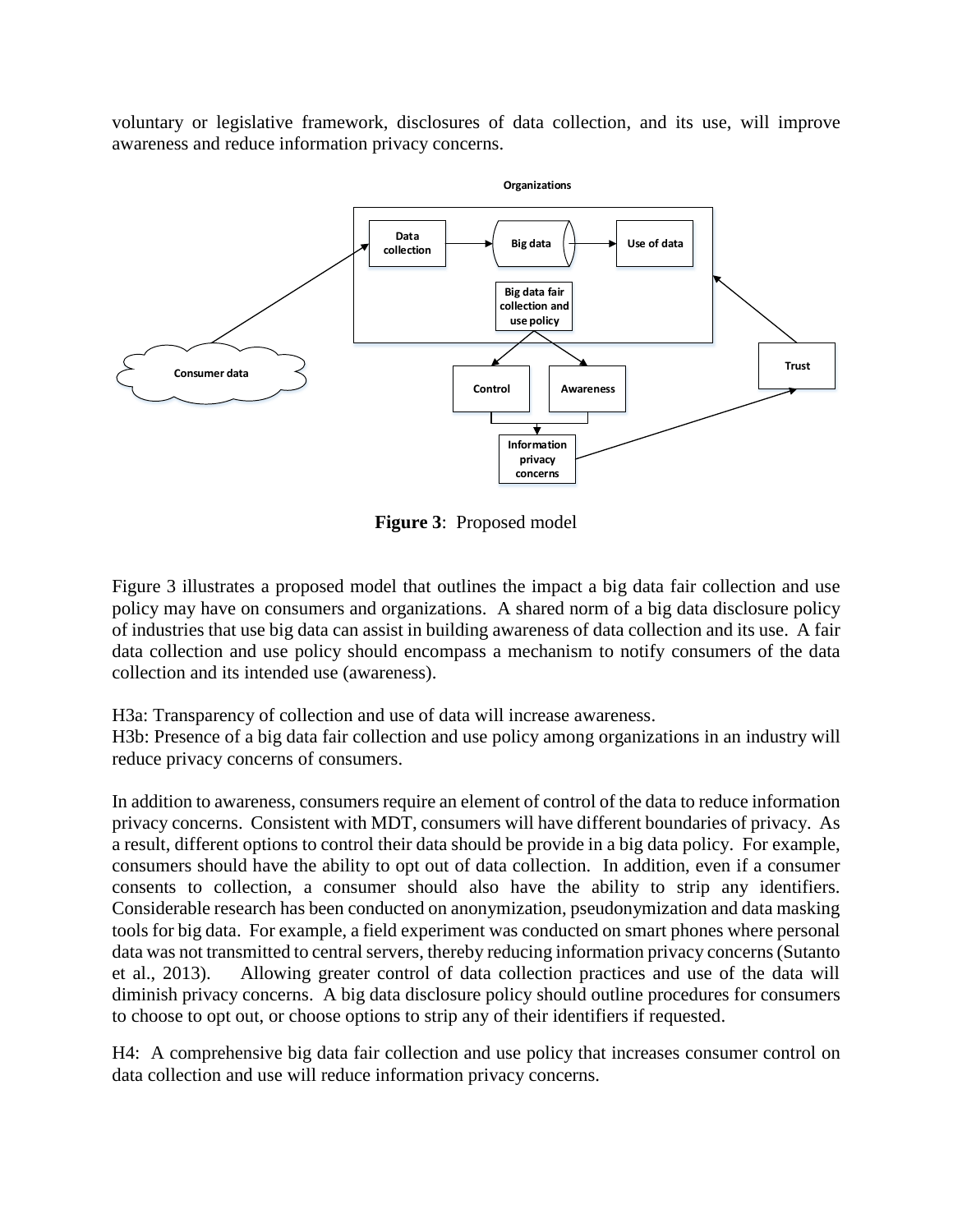Consumers may not necessarily transact with organizations that collect data for analytical purposes; asthere may be no expected benefit of an anticipated transaction. However, if awareness and control of the data is within acceptable boundaries for an individual, the information privacy concerns should be diminished. Reduced risk to privacy should increase the perceived trustworthiness of an organization.

H5: Reduced information privacy concerns due to a comprehensive big data collection and use policy will increase trust in organizations that use big data.

# **4. Research methodology**

In order to test the model and the hypotheses, a cross-sectional research design has been selected. Given that perceptions of privacy and privacy breaches vary by individual, a cross sectional research design will be used to measure the constructs among a diverse population. Cross-sectional research has been selected since it less resource intensive. In addition, since big data and privacy is a relatively new area of research, it is important to obtain information in a timely manner. The research design will specifically employ an online survey as the method to measure the constructs of awareness, control, information privacy concerns, and trust. Further studies will be required to confirm the causality of these relationships

Leveraging on research conducted on information privacy concerns, we will define "control" as the degree to which an individual is concerned that they do not have sufficient control of the use or collection of their personal information (Malhotra et al., 2004). "Awareness" can similarly be defined by the degree to which an individual is concerned by the data collection practices and use of personal data by organizations (Malhotra et al., 2004, Culnan, 1995). The measurement of control and awareness will be based on the scale developed by Malhotra et al. as part of ecommerce research and information privacy concerns (Malhotra et al., 2004). Similarly, we will utilize Bhattacherjee's seven item scale of trust to measure trust in the research model (Bhattacherjee et al., 2002). The seven item scale of trust is based on three dimensions of ability, integrity, and benevolence (Bhattacherjee et al., 2002). Within the ability dimension, expertise and information are two attributes required for an individual to trust an organization. The organization must have the ability (expertise) and the knowledge (information) to do what they say they will do. Within the integrity dimension, the fairness in transaction and service are paramount; whereas, in the benevolence dimension, empathy and resolving concerns are required to build and maintain trust. Further, the scale utilises a measure of overall trust based on the three dimensions used.

The online questionnaire will target users of social media and/or users of location enabled smart phone users. This type of user has been selected for measurement as these users are more likely to have data collected and analysed by big data organizations. Users who do not transact on these platforms may not have the same concerns about data collection. A big data disclosure policy, for example, may not have the same impact if consumers are not "connected."

The online questionnaire will be sent to a sample population to be able to ascertain their viewpoints of collection of data for use in big data analytics. The questions will be structured on a five point Likert scale ranging from "strongly disagree" to "strongly agree." The survey will include questions to measure whether control and awareness of big data collection practices influence information privacy concerns. The survey will also measure whether a shared industry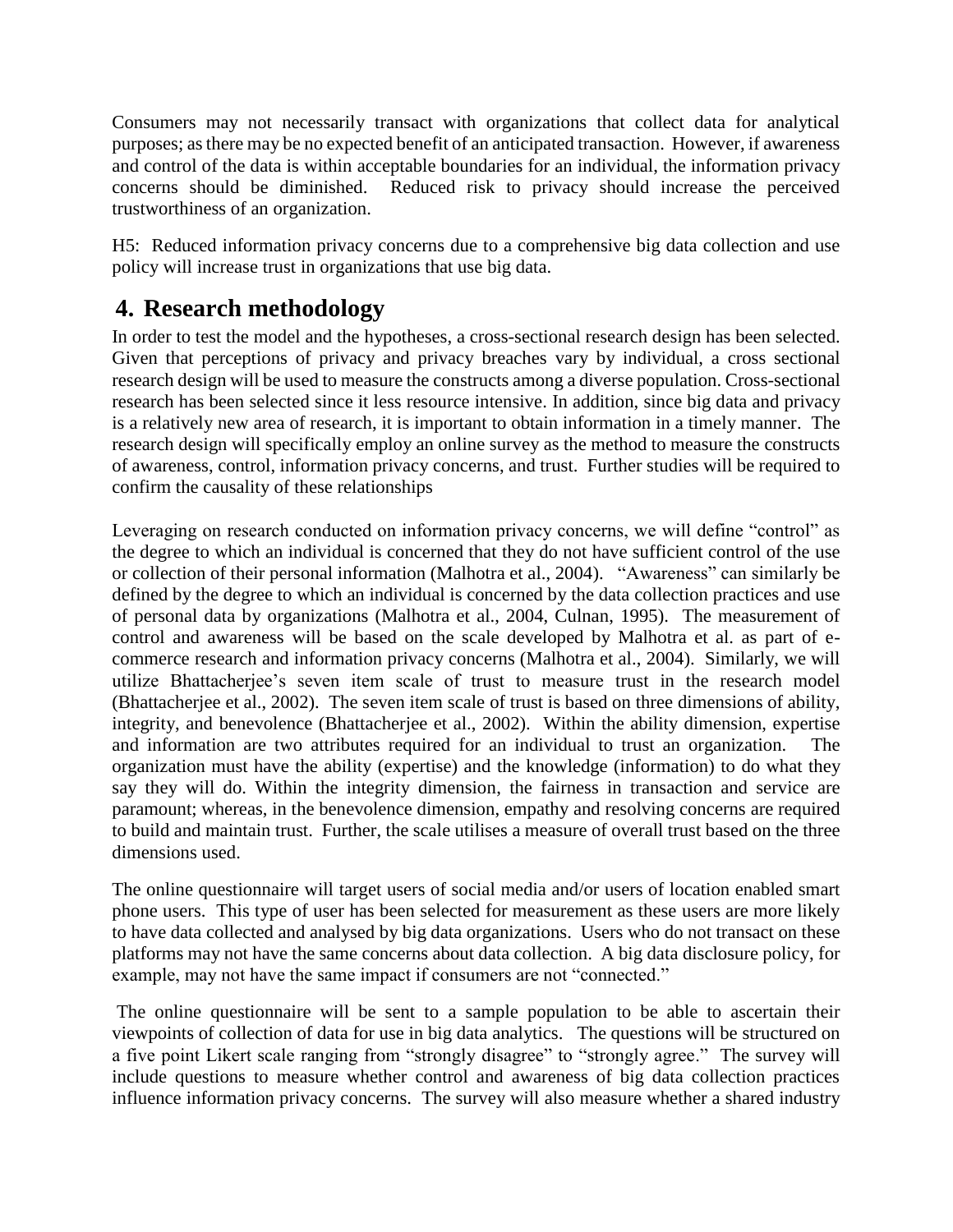standard of big data collection will reduce their information privacy concerns. Subsequently, the relationship between trust and information privacy concerns will be evaluated.

An adequate sampling frame will be required for the analysis. A random sample of users of Linkedin, Twitter, and Facebook will be created. Assuming a five percent response rate, an internet survey will need to be sent to at least 4,000 individuals. Two hundred responses should be sufficient to proceed with a factor analysis of the constructs. Assuming the data will be normally distributed, a factor will be used to determine if there is an association between control and awareness and information privacy concerns. Similarly, the analysis will determine the relationship between information privacy concerns and trust, and the relationship between a big data fair data collection and information privacy concerns.

#### **5. Conclusions and limitations**

Some potential limitations of this study should be mentioned. First, the response rate of the online survey may be an issue, and may have an impact on the analysis. A response bias of individuals that are not sensitive to privacy issues may also occur. Respondents, for example, may be more prone to share information than those who do not engage in online surveys.

The measures used in the study were originally devised for trust and privacy concerns in the internet and e-commerce contexts. These measures may not sufficiently robust for measurements of control, awareness, and trust in the BI&A 3.0 context.

However, given the significant ethical issues of big data practices, further research is required to determine if awareness and control influence information privacy concerns and trusting beliefs of organizations that collect and use big data. Further research is also required to evaluate whether big data disclosure policies and tools that allow consumers to be aware of the collection of their data, and also allow control of the use of their data will be sufficient to reduce information privacy concerns. Finding a balance between the potential economic benefit to organizations and consumer privacy concerns is an important area of research.

## *References*

- Belanger, F. and Crossler, R. E. (2011). Privacy in the Digital Age: A Review of Information Privacy Research in Information Systems, *MIS Quarterly*, 35(4), pp. 1017-1041.
- Bhattacherjee, A. (2002). Individual Trust in Online Firms: Scale Development and Initial Test, *Journal of Management Information Systems*, 19(1), pp. 211-241.
- Chen, H., Chiang, R. H. L., and Storey, V. C. (2012). Business Intelligence and Analytics: From Big Data to Big Impact, *MIS Quarterly*, 36(4), pp.1165-1188.
- Clarke, R. (1999). Internet Privacy Concerns Confirm the Case for Intervention, *Communications of the ACM*, 42(2), pp. 60-67.
- Clarke, R. (1997). Introduction to Dataveillance and Information Privacy and Definitions of Terms, www.rogerclarke.com/DV/Intro.html.
- Culnan, M. J. (1995). Consumer Awareness of Name Removal Procedures: Implications for Direct Marketers, *Journal of Direct Marketing*, 9 (2), pp. 10–19.